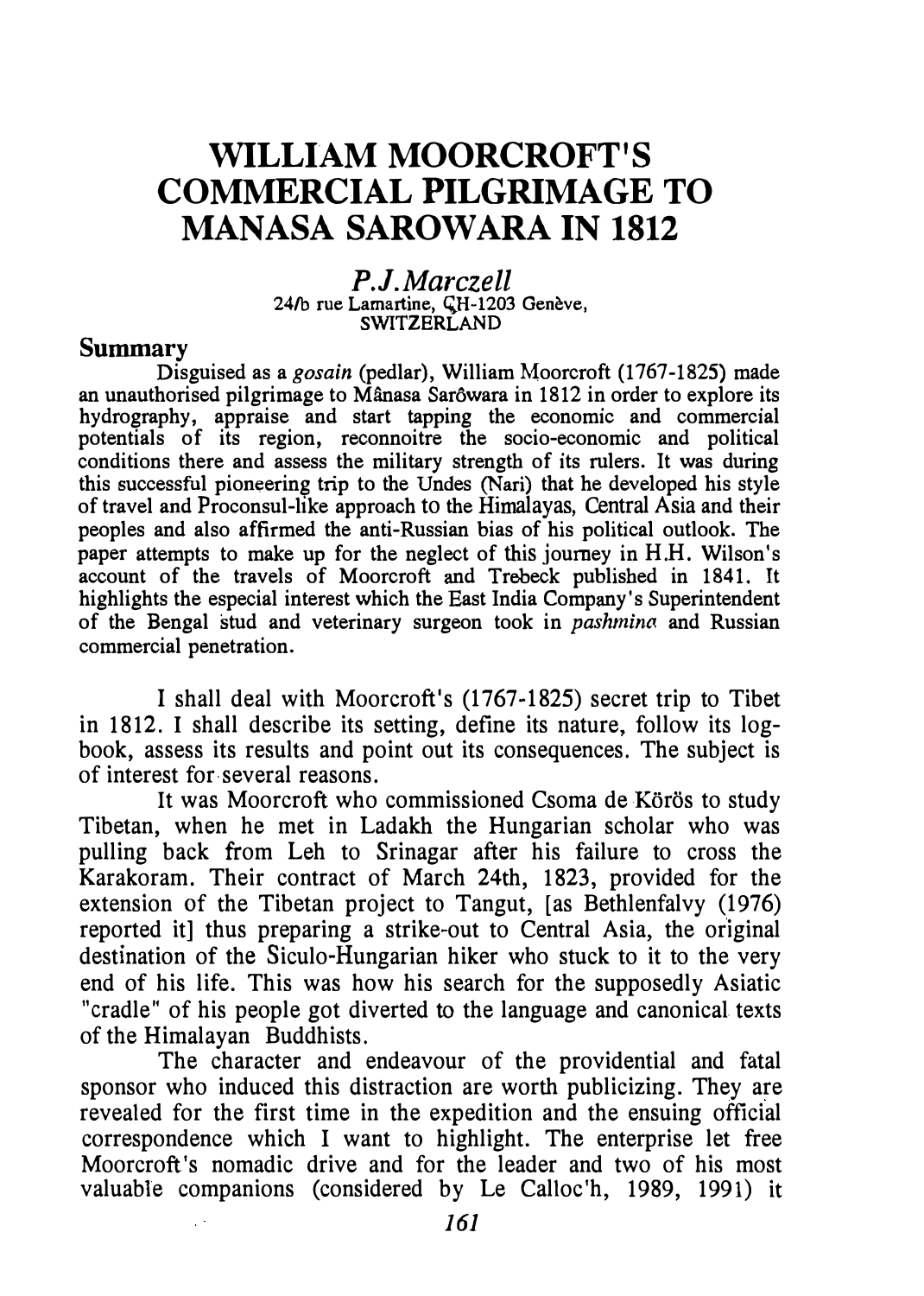became a general rehearsal for the long march to Bokhara of no return; in which the stay in and around Leh from September 24th, 1820, to the last day of the same month, 1822, was just a stage. It typified a remarkable figure of the expanding British colonialism in the Indian subcontinent. His venture reconfirmed his nation's peculiar sensitivity to international affairs which Ralph Fitch had already made manifest in Tudor England. Its commercial stake and hydrographic findings showed the true . stature of the entrepreneur who behaved like a Proconsul in the guise of the versatile trading doctor and extremely well paid veterinary surgeon he was. Its pretext was inspired by Indian tradition. Its utilitarian bias contrasts with the remarkably idealistic motivations of Csoma, a pilgrim of another kind.

# Moorcroft's position and problems

William Moorcroft had spent three and a half years in India when he set out for Tibet. He was then 45 and felt bored. The East-India Company had appointed him Superintendent of the stud and Veterinary Surgeon at Pusa in all its branches. Against the exceptionally high, tax-free salary of  $30,000$  Sicca rupees a year<sup>1</sup>, he had to supply the local British forces through reproduction and breeding on the spot with cavalry remounts strong enough to carry the 252-lb load of the dragoon and his equipment at speed over great distances in rough country.

Moorcroft was quick to realise that he could not fulfil this task. The Pusa estate on the overpopulated plain of Tirhut comprised 5 . 000 acres of land, but neither its climate, nor its pasture on the bank of the Burhi Gandak suited the use to which it was put. Most of its stallions lacked the necessary size, form, bone structure and movement. Under the exisiting arrangement with neighbouring farmers, they were seldom put to standard-height mares. Only too often the colts left with the subcontracting breeders suffered from neglect or inferior ones took their place for admission to the stud. It would have been better to meet the annual demand of 800 horses (in

According to Yule & Burnell (1866) in *Hobson Jobson* a Sicca rupee was a coin containing 176.13 grs. ·of pure silver, replaced in 1835 by the 'company's Rupee', worth only  $15/16$ ths as much. In 1779 about SRs 10 were equivalent in value to one pound sterling, making Moorcroft's salary about £3,000. The high level of this is shown by comparison with Csoma de Kôrös's monthly pay of SRs 100 + lodging as librarian to the ASB, and with his receipt of SRs 300 from Moorcroft for compiling a Tibetan Dictionary, Grammar and Anthology in about one year in Ladakh-Zangskar. The contemporary value of the Kacha [=inferior] rupee is not clear. In modern usage Sicca rupee refers to the coin, and Kacha rupee to paper notes.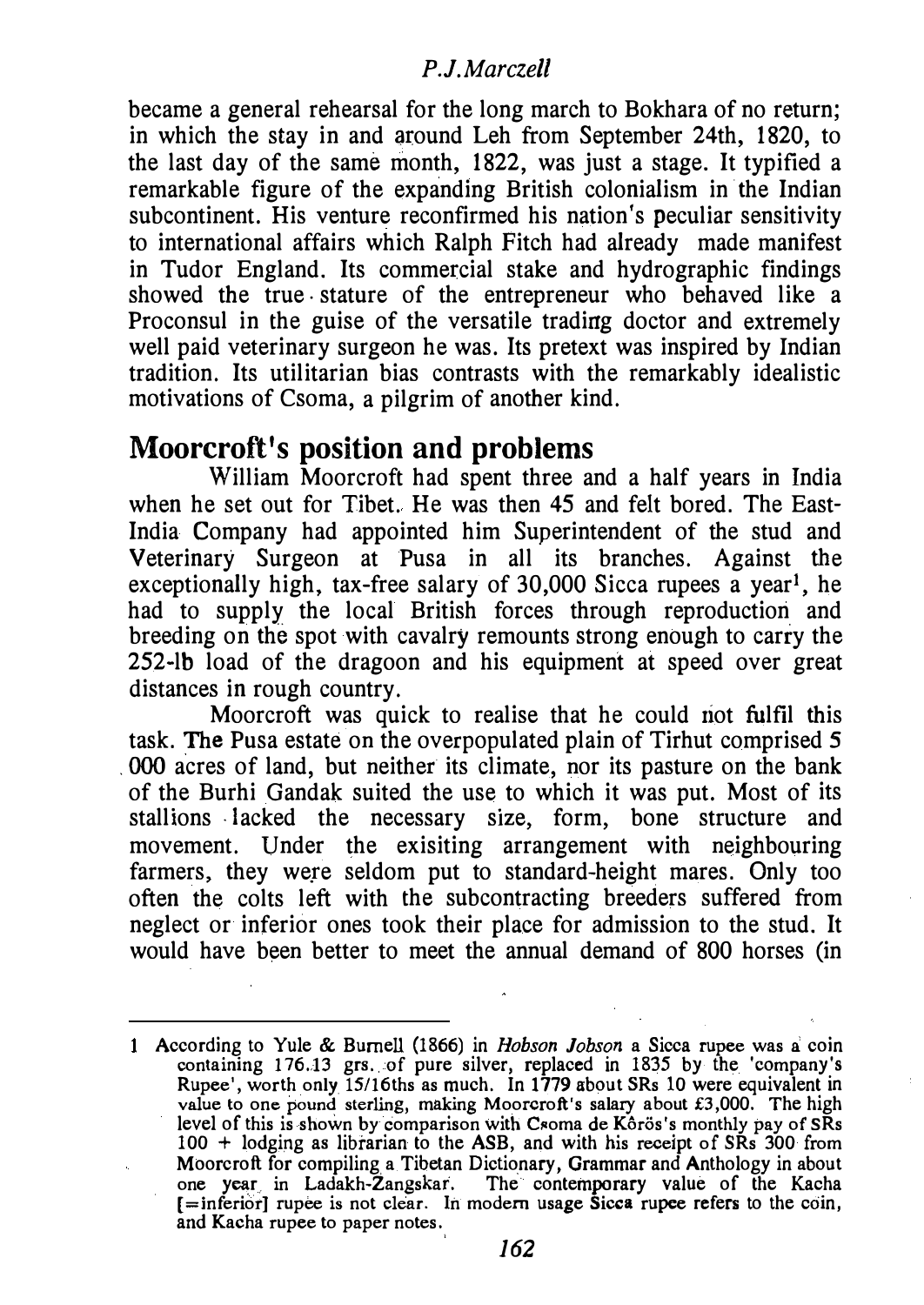peacetime) through purchases in the big traditional markets, but these lay outside the British confines.

Moorcroft started to approach them as early as 1811 when he went to Hajipur (near Patna), visiting Butwal on Gurkba terriroty, and pushing forward to Hardwar close to the mountains of Kumaon. In the first quarter of 1812, he returned to the annual fair of Hardwar better prepared with fresh commercial information. As his inquiries confirmed the decline of trade in big Turki and Turkoman remounts in Rajasthan, Jungle Lakbi and Punjab, he placed his hopes north of the Himalayas and also in supplies from Bokbara. He hired a young Muslim educated in Persian from Delhi, Saiyid (Mir) Izzat-Allah (1790-1826) to cross-check his optimistic assumptions in these directions, reconnoitre the going prices and commercial practices, explore the ways of access and prepare an expedition (if feasible and worth undertaking). This civil servant was a tested interpreter and spy. He set out on April 21st, 1812, and in approximately one and a half years covered Kashmir, Ladakb, 'the Karakoram, Chinese Turkestan, the Pamir highlands, Transoxiania and returned to report. (The publication of the information which he had gathered in those remote regions, hardly known in Europe, caused a sensation.)

# The Tibetan escapade

Having several months at his disposal before the obligation to resume his duties at Pusa, the Superintendent decided to avoid the summer heat by an excursion to the North. The prompting came from his acquaintances in the region who explained to him all the interest of such a venture. The government agent in. the area, Sir Edward Colebrook, approved the plan. Moorcroft did not wait for other permission. He requested authorisation from his superiors in a formal letter without caring for the reply (which could be only negative). He also dispensed with official Gurkba consent by crossing *incognito* their territory, choosing the shortest, least obvious and most loosely guarded path. In order to stave off Tibetan suspicion, he opted for the trading pilgrim's disguise and for taking the traditional itinerary of the Indian worshippers to Mount Kailas and to the lake which is associated with it. In case of need, the natives could be bribed to vouch for the good behaviour and bona fides of the devout travellers. Presents and lucrative business proposals might help obtain the goodwill of the security officials involved. The expenses were defrayed out of Moorcroft's personal income.

The company took shape near Chilkia and Ramnagar at a mart clearing the products of the plains for those of the hills. It comprised 45 participants (including the porters). Most of them were armed.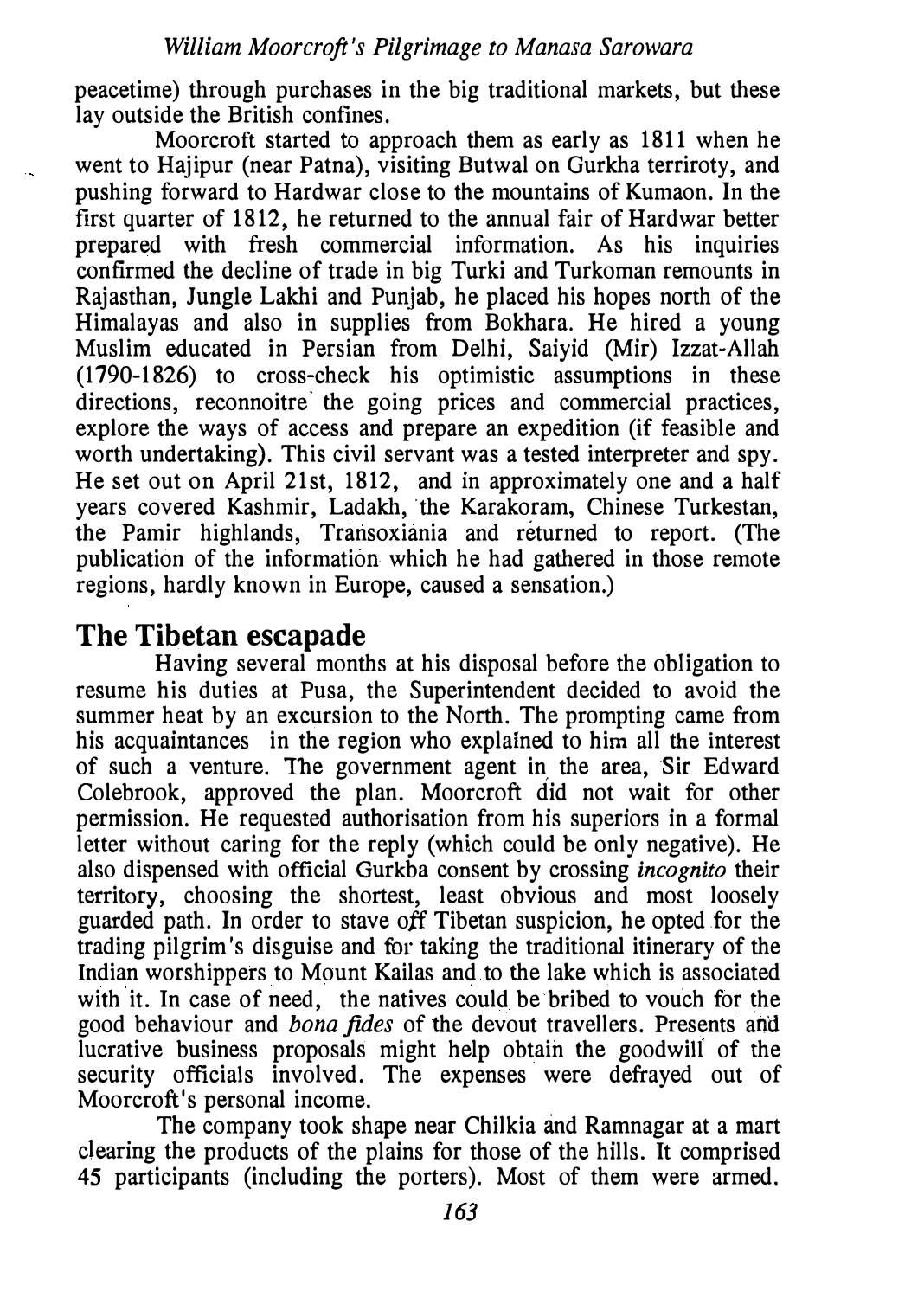They drove a herd of goats along with them. The only white member, Moorcroft (alias Mayapoori), concealed his true identity by marking his eyes with lamp black, darkening his face and neck with the juice of walnuts and smearing them with the ashes of burnt cowdung. His Afghan retainer, Ghulam Hyder Khan and his two guides (the illegitimate half-caste son of a British infantry officer, Captain Hyder Hearsey [as Hargiri] and an old Kumaoni brahmin, Pandit Harbalam or Harbullubh) could pass unnoticed more easily. Yet the two officers were well known by the Gurkhas on the south-western border.

They loaded spices (nutmeg, cloves, cardamom, black pepper), European broadcloth, coloured glass beads, trinkets from Hardwar, cutlery and scissors and three telescopes. They also secured large provisions of brandy, peppermint essence and sugar. Their bargaining power was enhanced with 2,000 rupees in gold coins.

The caravan set off on the 9th of May, advanced North through Kumaon, passed by Karnprayag at the junction of the Pindar with the Alaknanda River, reached Josimath, then climbed to Tapoban. Edging its way further in the Dauli gorge between summits like Kamet and the two-peaked Nanda Devi, it attained Niti on the 4th of June. During its three-week halt there, it succeeded in negotiating its progress to the top of the pass and beyond and ensured its entry into . Tibet at Daba. Moorcroft's healing performances and guns helped achieve this result. Gartok, the administrative centre of western Tibet, was caught sight of on the 17th of July, with its population swollen by the big summer fair. Thanks to the cooperation of the governor (garpon), Moorcroft could buy the animals and wool he wanted and left the bulk of them at Tirtapuri. He got to Lake Manasarowar (Mapama; Tso-ma-vang; Tso-rinpoche; etc.) by what came to be called the Ladakh-Lhassa Trade Route, but fever and bad weather prevented him from exploring the full circumference of its shoreline. From the 5th to the 8th of August he and Hearsey (after him) examined the western side and Pandit Harbalam's nephew, Harkh Dev walked round to the southern edge. Instead of extending their discoveries to Rakas Tal (Rawan Rudd; Lankan; Langak-tso; etc.), the twin expanse of water without the sacred connotation of its sister, they turned back to Tirtapuri as quickly as they could to collect the belongings they had left there. They made haste along the Sutlej to Daba, where they were welcomed by the natives like old friends but claimed publicly as impostors by the Tibetan officials in charge. They sold part of their freight, replenished their supply of food and purchased additional quantities of gold dust, turmeric and flocks of goats. They bid farewell to their hosts on the 26th, sticking to the road by which they had come in compliance to Tibetan order. In the vicinity

ŧ.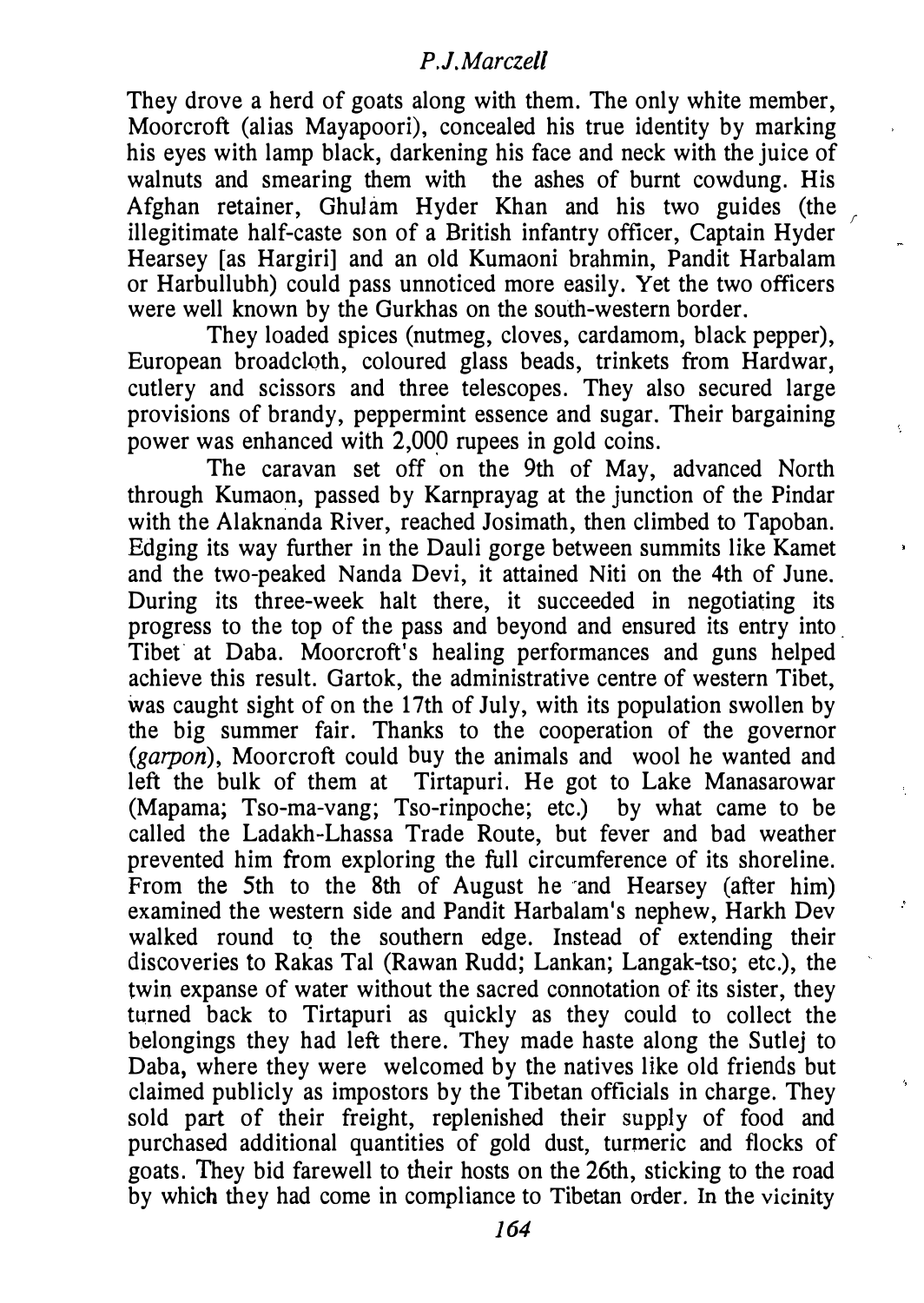of British territory, however, a Gurkha patrol stopped, disarmed and arrested them. After a custody of 16 days, the party was led to the border without any extortions whatever. Moorcroft could be satisfied: the aims of his expedition were accomplished.

# Sven Hedin's view of the expedition

With Hearsey, Moorcroft made an impressive number of scientific and technical observations. He carried back with him a lot of dried plants and flowers, several of which bear his name. He also collected seeds and samples of a wide range of plants. [A 1722]. In his view, the Europeans had much to learn in and borrow from Asia, especially if they wanted to give new impetus to the activity of their economies in the wake-of the devastating Napoleonic wars.

As we can see today, his expedition to Tibet had two objectives: one geographic, the other economic.

In the sphere of hydrography, it verified and completed the discoveries made by two of its members four years earlier. Encouraged by the Governor of Bengal, Hyder Hearsey and two other officers (Webb and Raper) followed the Ganges to its source at Gangoktri and thereby established that, in contradiction to prevailing belief, the river could not flow from Lake Manasarowar. Their guide, Pandit Harbalam had noticed in 1796 a river which discharged to the West from this body of water and which was considered as the holy spring of the Ganges, the Indus, the Sutlej and the Brahmaputra at the same time. In the third volume of his book *Trans-Himalaya*, Sven Hedin discussed this belief and explained how it was progressively refuted. Moorcroft is given pride of place in this historical overview which presents his account on the mystical lake in the *Asiatic* Researches of 1816 as one of the best pieces of information on the subject. **IH 223<sup>1</sup>** The English doctor found the lake completely closed to the West under the effect of drought. In a rainier period, under more propitious circumstances, he would have witnessed a situation more in accordance with traditional Tibetan and Chinese representations. Thus, he would have perceived it with the Racas Tal as two pearls pierced and connected into a set of ornaments by the Sutlej welling forth from the Ganglung Glacier under the name of Tage-tsangpo and following its course as the recognized main tributary of the Indus. However, this relationship was proved only in 1907. [H 233 & 221-221] Suffice it to say that Moorcroft got a good glimpse of the Indus at Gartok and trailed the Sutlej (Langchen-kamba) from

<sup>2</sup> My paper relies heavily on three authors, viz., Garry Alder, Sven Hedin and John Irwin — see references. They are acknowledged in the text respectively by A, H and I followed by the number of the page concerned.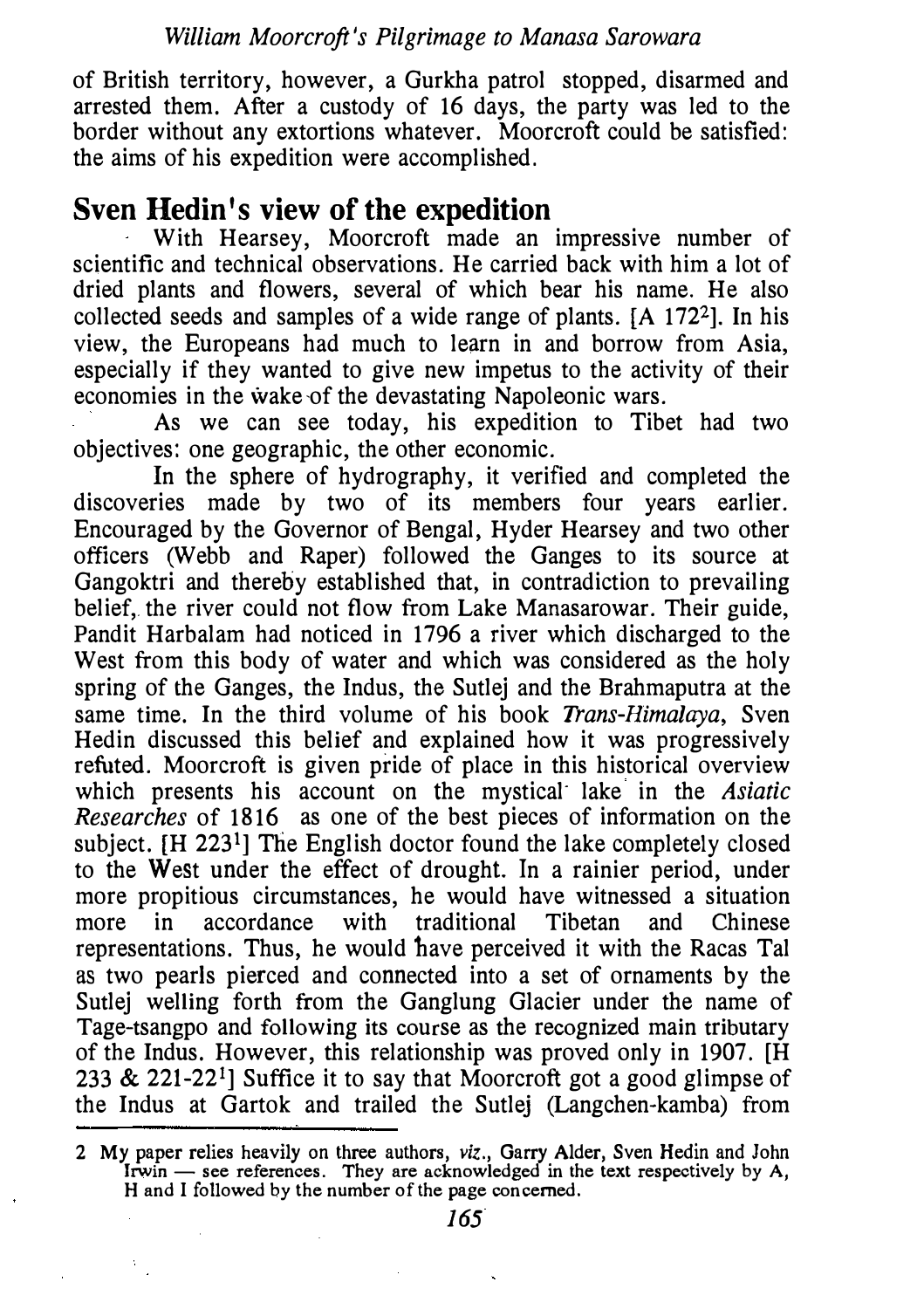**HEAT THE REAL** 

¥.

计数据数据 计可变

 $\tilde{\xi}$ 

 $\frac{d}{dt}$ 

ŧ,

Tirtapuri to Kyunglung.

In the same book, Hedin also glorified the place of Moorcroft's feat. He compared it to a fine ring, a turquoise set between two diamonds. Manasarowar or Mânasa Sarôwara, "the most beautiful of lakes created by the soul" (of Brahma / Buddha), 4,570 m above sea level, guarded by the north-westerly, 6,714 m high Kailash (Kang-rinpoche, Gangri) and to the South-South-west by Gurla Mandatta (Naimo, Memo-nami) rising to 7,728 m. Its fresh water is praised by the Skanda Purana for purifying those who drink from it, bathe in it or sprinkle their body with it. The mountains towering over its edge were hailed by Kalidasa in the poem Maghaduta (The Cloud-Messenger). To many, Kailash is identical with the fabulous Mount Meru, the axis of the world. The Hinduists hold that Shiva elected it for his dwelling. The Buddhists regard it as the ideal support for meditation where hosts of Tibetans have achieved nirvana, like Yogi Milarepa [as summed up by Dak-Pa (1987)]. A few fancy that the abode of Samvara (Bde-mchog), the Tantric divinity is there. By their ritual circumambulation (parikrama) of these holy sites (tirta), the Hindu and Tibetan pilgrims believe that they have acquired extraordinary merits.

Moorcroft could not walk around the place like them. He did not believe in the role of gosain (gossyne) which he acted with Captain Hearsey out of sheer expediency (trying even to seduce - without success - the pretty women on their way).

## Moorcroft's true design and merit

Accoring to the Glossary of colloquial Anglo-lndian words and phrases, and of kindred terms, etymological, hystorical, geographical and discursive HOBSON-JOBSON by Yule & Burnell (1866), the word was derived from the Sanskrit Goswami meaning Lord of Passion (literally Lord of Cows). It characterises "one who is supposed to have subdued his passions and renounced to the world". It is "applied in various parts of India to different kinds of persons not necessarily celibates, but professing a life of religious mendicity, and including some who dwell together in convents under a superior, and others who engage in trade and hardly pretend to lead a religious life". George Bogie's account of the trade of Tibet depicts them under the latter aspect emphasising that many of them are quite rich. As Markham (1875) pointed it out, they deal in articles of "great value and small bulk" which they sell "without noise or ostentation and often by paths unfrequented by other merchants''. (Bogie had had plenty of opportunity to observe this practice during his mission to the Tashi Lama from 1774 to 1775 when he had availed of the services of gosain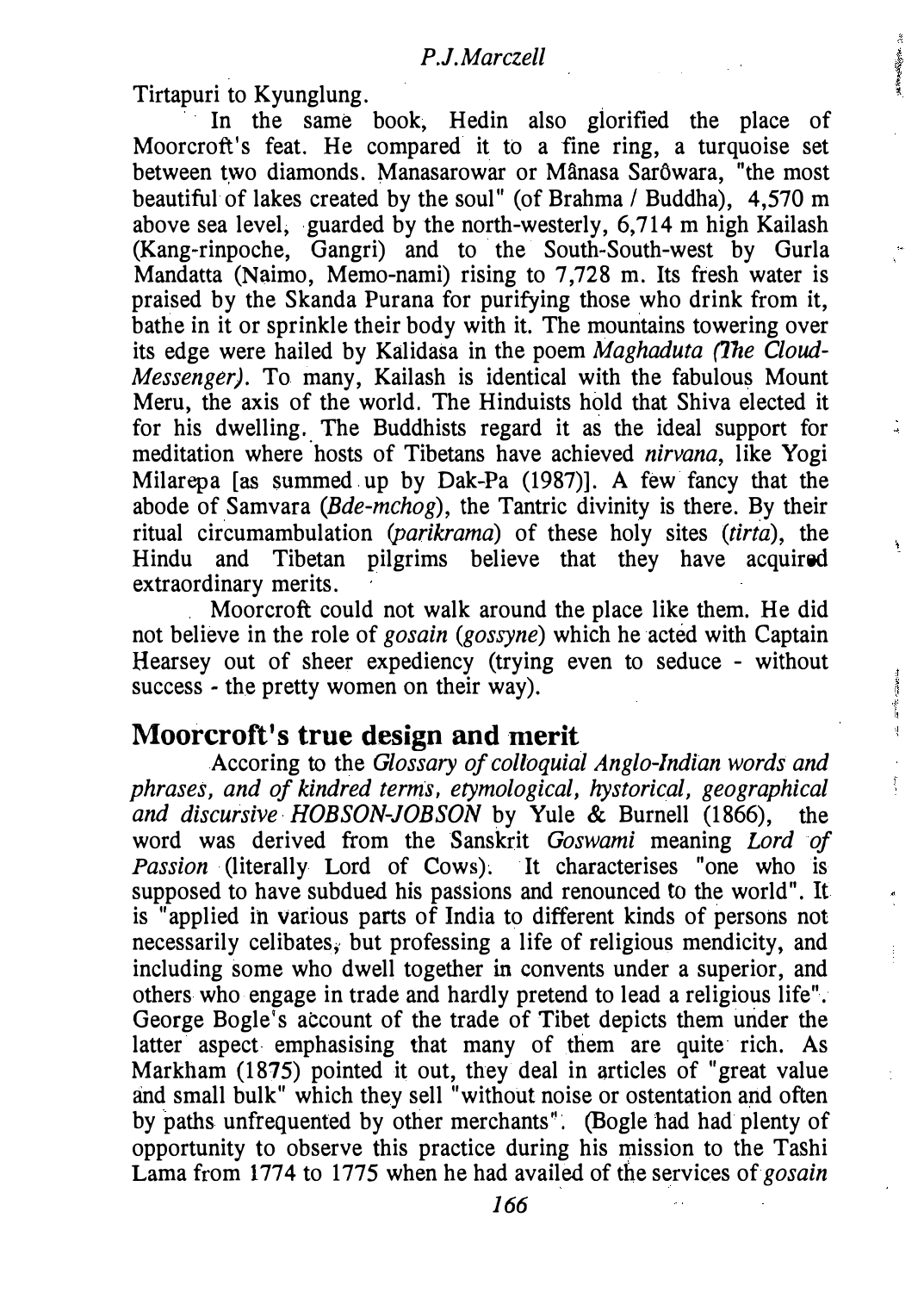Purungir who also accompanied the Panchen Lama to Peking in 1779- 80 and reported his death there in 1780. He took part in the Embassy of Captain Samuel Turner to the new Rimpoche of Sigatse in 1783 and acted as the representative of the Bengal Presidency in Tibet until about 1785.)

Moorcroft's trip to Mânasa Sarôwara ended in implicit blasphemy, as it denied the existence of a complex of lion, elephant, peacock and horse-shaped rocks gushing into the human world the Indus, the Sutlej, the Karmali and the Brahmaputra. Its economic stake outclassed the usual calculations of a normal gosain. It boiled down to breaking to British benefit the monopoly of the so-called cashmere wool shared among Tibet, Ladakh and Kashmir. The annual turnover of this restricted trade was estimated at more than 2 million Sicca rupees!. The merchandise consisted of the fine hair of the breed named today the Central Asian Down. The fibres of the highest value were combed from the undercoat of ventral areas. This fine wool known as pashmina (average diameter not exceeding 15 microns) were processed into shawls by Kashmiri handicraft. They found lucrative outlets all over Asia. Their expensive, ostentatious vogue spread mainly among men and hit Europe around 1767. Society women were quick to favour the soft, light, sensuous touch of the new warm fabrics which enabled them to replace their former clumsy overcoats by elegant yarns revealing their shapes to best effect. The fad reached its climax in the wake of Napoleon Bonaparte's invasion of Egypt which gave rise to a wave of enthusiastic orientalism. The fashion lasted until 1870 when it fell victim of its own popularity and collapsed under the weight of cheap imitations.

The British would have liked to divert the flow of the valuable primary product to their Indian possessions. To channel it directly, for instance, through Garwhal and Kumaon, even at the price of liberating these economically promising provinces from Gurkha occupation - as they did over 1814-16, partly under the influence of Moorcroft. They would have preferred, however, to move the large scale breeding of the peculiar Capra hircus to Scotland with the help of males imported<br>from Tibet and/or its adjacent regions. Moorcroft worked and/or its adjacent regions. Moorcroft worked simultaneously on both solutions with no more luck than predecessors like George Bogle in 1774 and Captain Samuel Turner in 1783 (both trying to implement the instructions of Warren Hastings, Governor General of Bengal). In this attempt, he renewed previous efforts by Sir John Sinclair [I 21-22], the physician John Gilman and Lieutenant-Colonel Robert Colebrook [A 129-30] and eventually shipped to England 25 pairs of shawlwool-goats. However, half of this cargo perished on sea and the remainder died soon after landing. [I 22-23].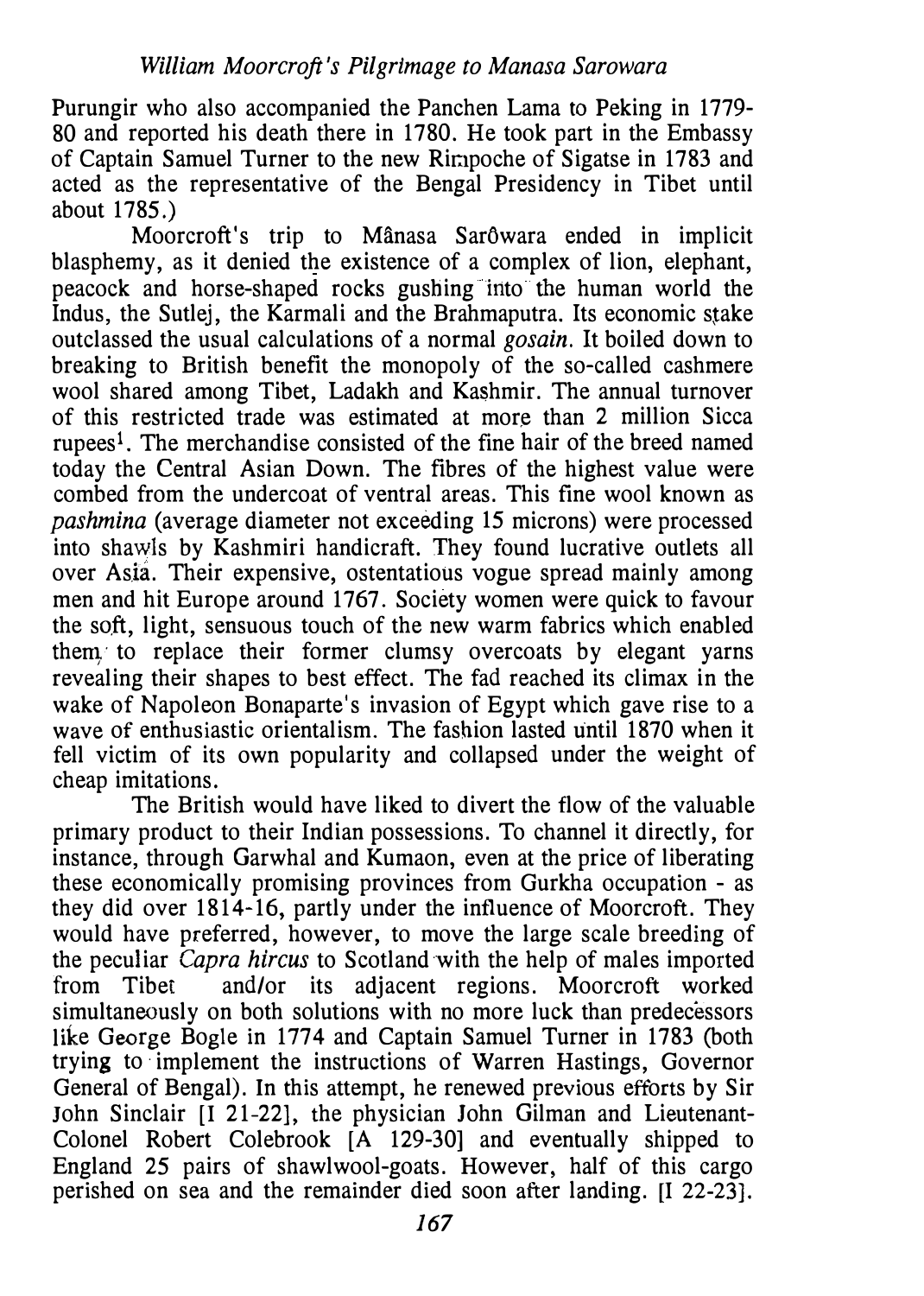Those who strove later to succeed where he failed (like the French Amedee Joubert, professor of Turkish at the Royal Library) did not fare better. According to Mr. James Crowden (1992), an Anglo-Australian group is now tempted by the experience discontinued for one and a half centuries. $3$ 

Despite all his drive, Moorcroft was unable to add impetus to the agro-industry of his country by organizing the production of genuine pashmina on British soil, although he went as far as proposing to bring over from India and settle in Great Britain spinners, weavers and designers of kashmiri patterns. [I 37-39] Instead of relaxing his development effort, he channelled it into a global strategy. He referred to it as the 'Himalayan concern' which implied the expansion of Indian trade based on liberal principles to the remote corners of Central Asia. (Other expatriates also overestimated the potential of these little known areas.) For him it was a vital issue in checking the growing Russian encroachment attested by his partners and noticed by his party at Daba and Gartok. (In particular ooroo [Russian] dogs, red leather, blue linen, sword blades ... of Russian origin.) He attached crucial importance to it because he presumed that it was boosted by French cooperation and benefited from Chinese connivance. His suspicion was vindicated much later. In his time his compatriots were well advised to remain friendly with the Russians in Europe and prospects looked too poor for doing good business in Central Asia to fall in with his crusade.

# Körösi's destiny

Csoma de Körös had to bear the consequences of this conflict. He was hired by Moorcroft to provide linguistic means for penetrating the states of Tibetan culture and comprehending the population around the Koko Nor. The Hungarian scholar narrowed the scope of this assignment to the elements and structure of a language preserved fossilized in canonical texts of no practical use for colonial purposes. His sponsor lost his credit because of his dare-devil lack of discipline, militant russophobia and commercial imperialism in countries put down for buffers (i.e., left practically to themselves). He disappeared in 1825 before Csoma could meet the requirements of his contract. (There is sufficient testimony witnessing that he died of fever on the 27th of August 1825 at Andkhoi, 160 kms off Balkh, in northern Afghanistan. [A 357, etc.])

The bureaucrats in the colonial administration felt little

<sup>3</sup> Successful breeding trials are currently in progress in Scotland. Ed.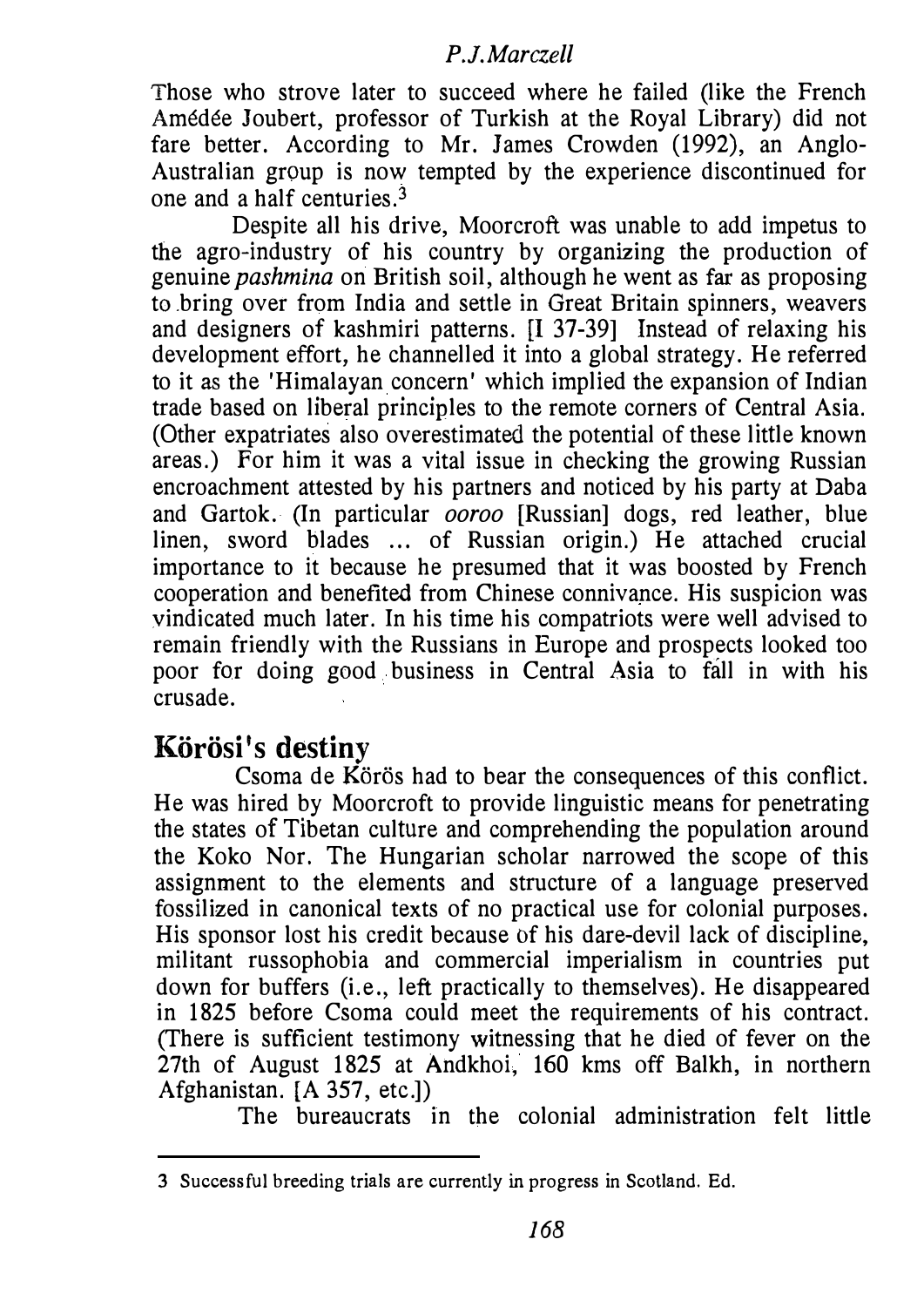inclination to step into his place and made no hurry to do so. Without letting Körösi down altogether, they left him in a precarious situation which hardly improved to the very end. Its amelioration, with the tenure of librarian at the Asiatic Society of Bengal, did not last more than three years (from May 1838 to May 1841). Hiding his sense of exposure to ridicule for the poses of a Siculo-Hungarian obsessed by the rather absurd search for his ethnic forefathers, the Transylvanian apparently did nothing to make things easier for himself. It is singular that the Hungarians honour him as a prominent cultural hero.

#### Acknowledgements

Herewith I should like to express my sincere thanks to the authorities of the National Archives of India for their help in my work. I am also most grateful to Dr. Erzsébet Tóth, archivist in the Oriental Collection of the Hungarian Academy of Sciences, for having photocopied and brought to me in Rome Moorcroft's description of his <sup>\*</sup>Journey to Lake Manasarowara in Undes" published in the *Asiatic* Researches in 1816. My colleague and friend, Mr. Jason Spencer-Cook was kind enough to read my draft and pointed out the grammatical and spelling errors in it. My sincere thanks are also extended to him.

# References

ALDER, G. 1985 Beyond Bokhara. Century, London.

- BETHLENFALVY, G. 1976 "Alexander Csoma de Körös in Ladakh". In LIGETI, L.(ed.). Proceedings of the Csoma de Körös Memorial Symposium. 1978 Akademiai Kiad6, Budapest, 10-11 etc. (7- 26).
- LE CALLOC'H, B. Oct. 1989a & April 1991b "Mir Izzet Ullah, voyageur cachemirien; Ghulam Hyder Khan soldat-voyageur afghan." *Institut National des Langues et* Civilisations Orientales - Bulletin de l'Association des Anciens Elèves,  $23-33$  & 29-42.
- CROWDEN, J. Personal communication, 5th Colloquium on Ladakh, SOAS, London. 1st and 2nd of June, 1992. It confirmed the information given A 171.
- DAK-PA, N. 1987 "Les pèlerinages bouddhiques en Tibet". In CHELINI, J. & BRANTHOMME, H. (ed.) 1987 Histoire des pèlerinages non chrétiens. Hachette, Paris, 275 (etc.).
- HEDIN, SVEN (reprint) 1991 Trans-Himalaya. SBW, Vols. II-III; New Delhi.
- IRWIN, J 1973 The Kashmir Shawl. H.M.S.O., London.
- MARKHAM, C. R. 1876 (signed 1875) Narratives of the Mission of George Bogie to Tibet and of the Journey of Thomas Manning to Lhasa. 1989 Cosmo Ed., New Delhi, etc., 125.
- YULE, H. & BURNELL, A.C. 1866. Hobson-Johson. 1990 Bengal Chamber of Commerce Ed., Calcutta, etc., 389.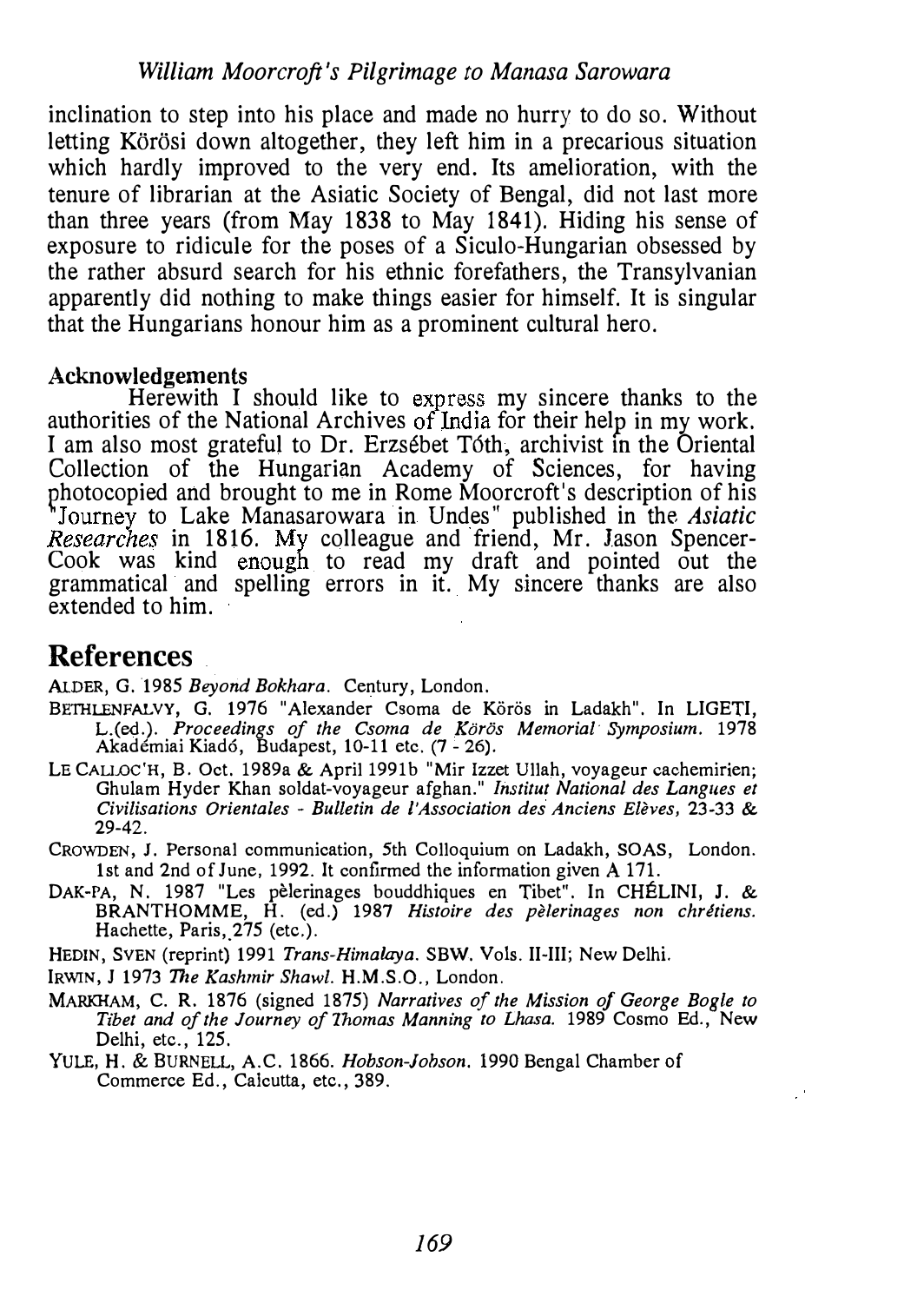## APPENDIX

### Moorcroft's Self-justification, Politico-economic Assessment and Military Outlook

As attested by the records kept in the National Archives of India in New Delhi for 1812-13, the Foreign Department, Political Branch, filed three documents pertaining to the escapade discussed. They were entered under the name of William Moorcroft in the class of "Persons not in the Service". The first (N. 29) was a 40-page memorandum addressed by the veterinary from "Neetee in Boothunt" to J. Adam, Secretary to Government in Political Department, on September 7th, 1812. The second (N. 53) and third (N. 63) consisted of an exchange of correspondence between John Monckton, Persian Secretary to Government, and William Moorcroft, bearing on charges by "The Rajah of Nipaul" of having maltreated local government officers while returning to British India through the raja's "dominions".

Monckton's letter signed on March 5th, 1813, was remarkably accomodating. It referred repeatedly to the direction of the Governor General in Council when asking for "an explanation of any transactions to which you may suppose the Rajah's Jetter to refer", "for the purpose of framing a reply", and stressed that his Lordship gave no credit to the accusation and had "little hesitation in ascribing it to the misrepresentations of the Rajah's officers who were anxious to justify their own proceedings".

The addressee did not fail to describe at length 'these "proceedings" to his advantage from "Hajeepoor" on March 15, 1813, only ten days after he had been summoned to do so from Fort William (Calcutta). To start with, he denied energetically the representation of the raja of Nepal "That on my return from the Oondes, and when in persuance of the orders of the Gorkeah Government certain Chokeedars required me to produce my Passport, I beat them in an unwarrantable manner, and prepared to give them Battle, in consequence of which they seized upon my person and confined me". Then he went on giving full details on two attempts to provoke him to an attack: two insults to which he reacted by displaying his readiness to defend himself and his party. He fired and recharged his gun as a matter of routine every morning. Nearly two hundred soldiers could not "be put into bodily fear by two persons very indifferently armed, attended by a few servants, of whom the greater part were not armed at all'', and even less "feel alarmed at one person loading a Gun and this individual not of the Military profession". The servants were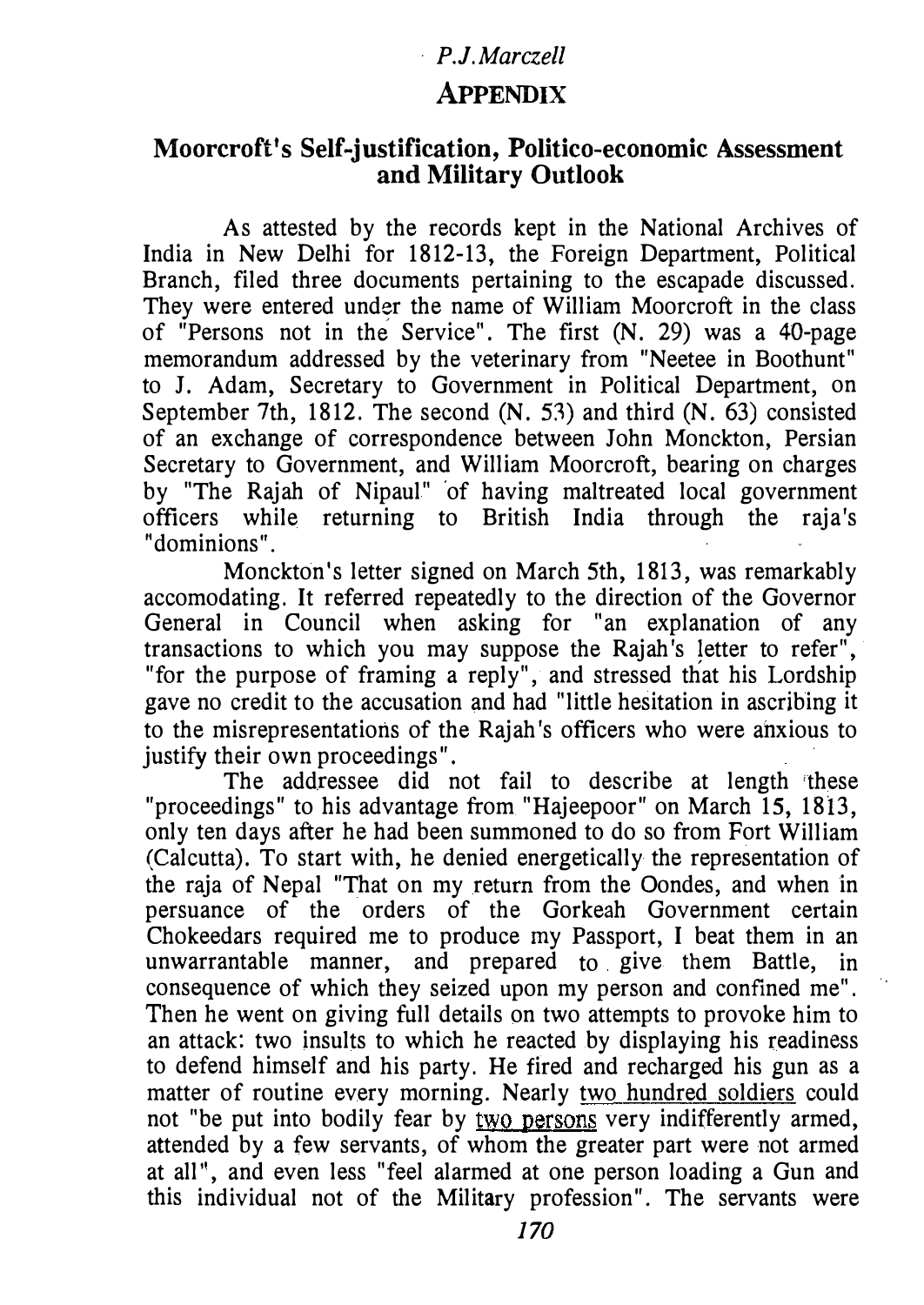"expressly enjoined ... not to leave the line of road; not to take the most trifling article of any kind without paying it; not to give the slightest cause of offence; and for the better insuring this point they were forbidden to enter into conversation with any persons they might meet". The "Gorkeah" Government did not exercise effective control over the Oondes: in the hills under its nominal authority, especially towards the most Northern range, it stationed no regular guards and had "not the power of defending the weak farmers against the attacks of the strong ones". "Many people both of the borders and far in the Southern portion of the Mountains ... going into Bhote" carried no passports. It took two months to intercept Moorcroft and his men by "Sepahis drawn [from various sites] for the express purpose of interrupting our return to the Company's Provinces" after the intrusion had been reported by an authorised spy.

This protest against a "Slanderous Aspersion" demonstrates what in French may be called "la cocasserie de l'incident" (drollery of the affair). It was natural enough that the Gurkha overlords prove their sovereignty over Kumaon and Garhwal by subduing an arrogant, politically critical armed band traversing these provinces twice without their permission. The more so the more their authority was flouted there, as by Moorcroft.

In contrast to this rather extravagant, "hair-splitting" pleading not guilty, the report from Niti is a major piece of commercial, political and military intelligence. From the observations made during a trek, information through conversations and knowledge of the contemporary balance of power in Europe, it draws far-reaching conclusions and warns of the threat of war for which it spells out the causes and defines the logistic constraints. It is quite straightforward in its anti-Russian stand, as it opens by the statement: "a trade is at this moment carrying on by Russians in the neighbourhood of the Honble Company's possessions immediately and highly prejudicial to the Company's commercial interests, and which, if not timely Company's commercial interests, and which, if not timely counteracted, will probably lead to events that may disturb the tranquillity and endanger the safety of the Company's Provinces contiguous to the northwestern and northern frontier of British India, provided the war fare now existing in Europe be prolonged under the present alliances".

The trade in question covered "Chinese Tatary", "Latakh", "Cashmeer" and spread over to "Punjab" and "Hindoostan". It involved horses and a wide range of merchandise like textile materials and leather, swords and telescopes, beads, large mirrors and glasses paid in rupees or exchanged against fine muslins, woollen shawls, sugar, grain and other items. They included French cloth labelled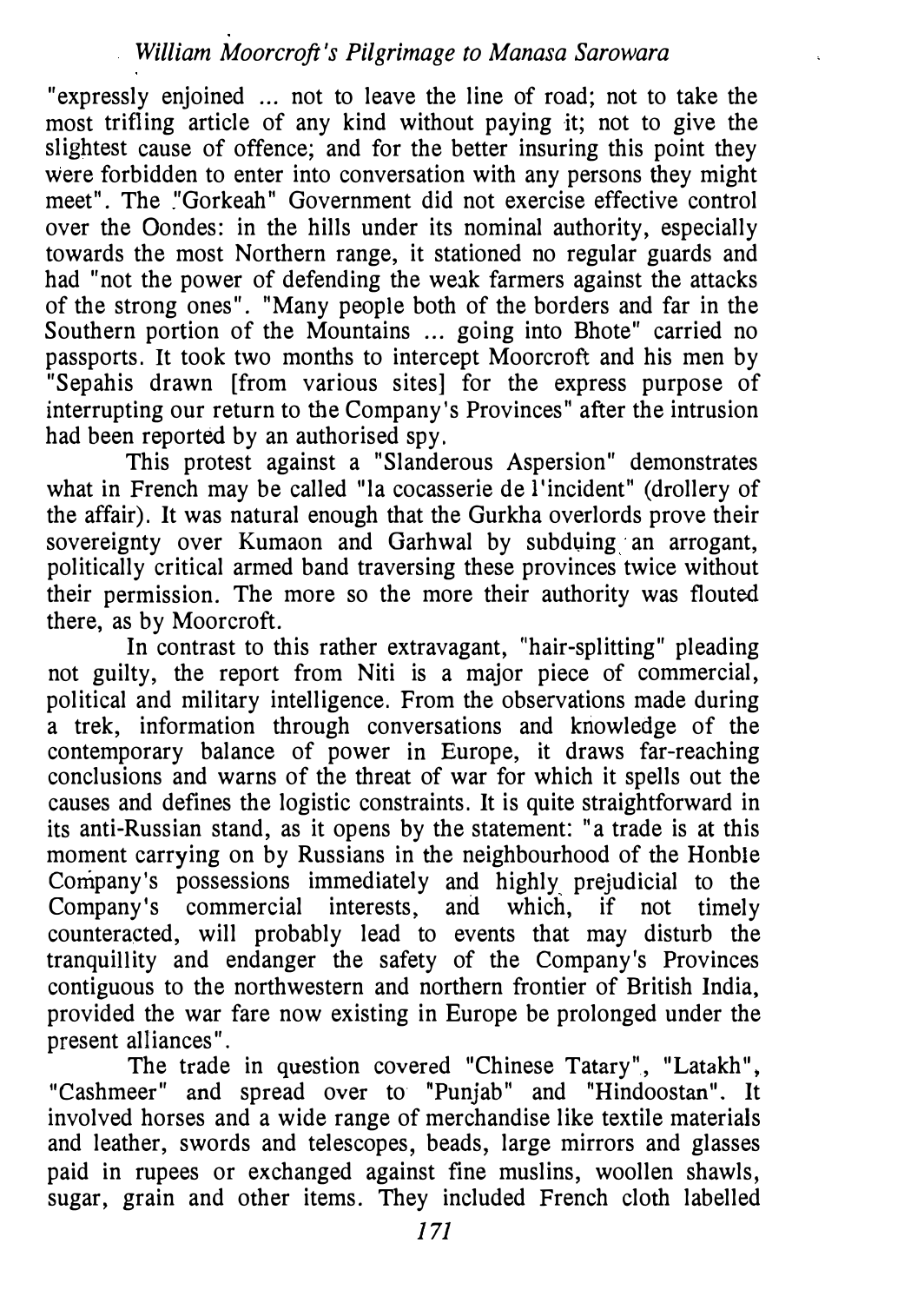"Drap tres fin", probably from Abbeville (of which Moorcroft dispatched a sample). They were brough to the "Himachul" massif of mountains by "Ooroos [Russians] under the garb and character of Moosulmans" and followed by persons who looked more like political emissaries and their Armenian associates than real merchants. Despite the disadvantage. of long overland transportation across high mountains, the subsidized goods imported from the North were selling very well compared to superior, initially low-cost, moderately markedup products of British make which were probably priced out of the local markets by greedy middlemen. The supply of shawls from Kashmir seemed to contain low-quality specialities intended expressly for the Russians - an indication of high volumes flowing through wellestablished channels - should we comment today.

The French woollens "Drap très fin" provided a clue. "In whatever manner the extension of the Russian trade in the Countries just mentioned may have been produced its continuance, whether stationary, or progressive, will interfere with the course of British Commerce, and by giving to the Russians and French an acquaintance with the state of the tract behind the Himachul afford them facilities for attempting the invasion of India which they have not enjoyed heretofore." In fact, it could be feared that Buonaparte lured Tsar Alexander (however reluctant) into an alliance, by promising him the "plunder of India and the addition of its immence territory to the Russian Empire". "Experience ... must have abundantly proved to the Statesmen of Russia that the strength of their Empire is not yet sufficiently consolidated to give it the preponderating influence in the politics of Europe they were formerly willing to impute to it, the reflection may lead to the idea of its aggrandizement as an Asiatic Power." Buonaparte, who sought "to improve the Commerce of France and to depress that of Britain" but was "baffled in his views of wresting the sovereignty of the Ocean from Great Britain or of distressing her Commerce upon that element by direct means", may have ordered the opening of a new, Indian "line of Commercial Speculation for enterprising adventurers in the continental part of Europe." Should he "once be acquainted with the fact of the Russian Merchants travelling amongst the Nations at the back of the Indian Caucasus, the resources of these countries appropriable to his use and the defenceless condition of these hills, he would instantly abandon all idea of crossing the Indus except by fording its stream in some part either of Independent or of Chinese Tatary, an operation of great facility, nor would the passage of the Sutleej be more difficult in the same Country. "

British India prepared for attacks from the South or West, not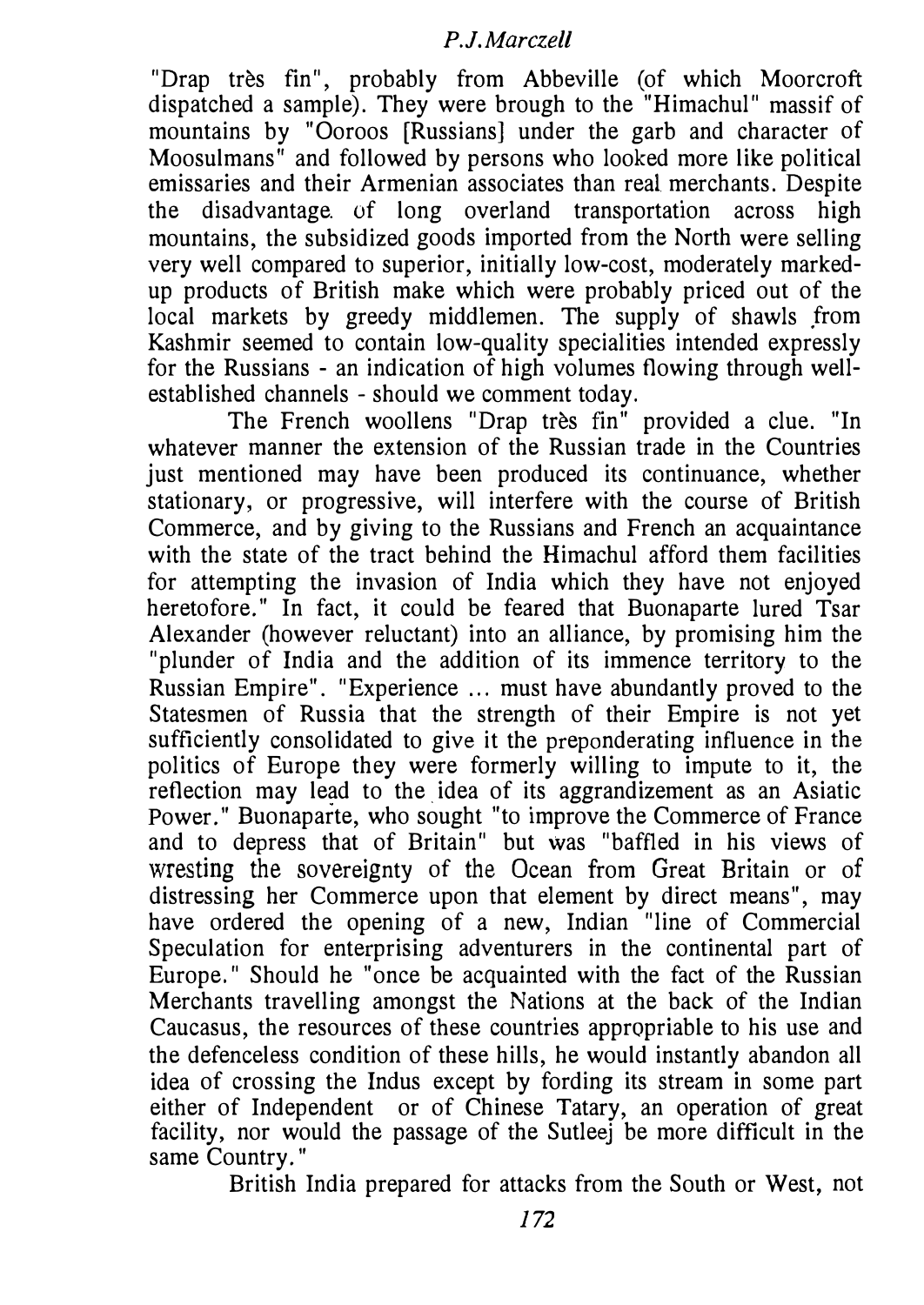from the North. She presumed "the Tatars" fit to act as a buffer and "the Gorkalees have been thought competent to repel any attempt at invasion they might make." However, the military force of the former appeared "truly despicable ". "And all resistance on the part of the Gorkalees to an European Army proceeding from this quarter would be as transient as unavailing." A company of one thousand French and Russian soldiers could subdue these peoples and encroach on the territories belonging to the East-India  $\overline{C}$ o. They could easily outflank the British if thrusting forth through Yarkand if they secured the cooperation of "the Chief of Punjab" for traversing his country, marched East and attacked on that side. The sparse nomadic population scattering from Yarkand to Kashmir had "no communication except by mere chance with any of the inhabitants of Hindoostan". The Raja in Lahore debarred Englishmen from visiting his country and had lately enlisted one Russian and two Armenians for disciplining his infantry. So the British Resident on the Sutlej could not know what was happening in these inhospitable areas. "It is to be presumed that arrangements would be made previously to the actual invasion with the principal Chiefs of the Tatar Hordes but, if these should not have been effected, the imposing presence of an European Army and the promise of a Share in the spoil of Hindoostan would ensure their eo-. operation." Ranjit Singh might be tempted to take advantage of French and Russian forces dividing the attention of the British Army and attack on several fronts: beside entering Hindustan from Kashmir, send many columns to "defile by the foot of the Mountains towards the eastern part of the British possessions"... Given his vested interest in the trade in shawl-wool and in French and Russian commodities, the "Rajah of Latakh" was likely to be friendly to the cause of the invasion. The natives of Oondes, "the country of wool", were "not only a timid, unmilitary race, but from living in insulated spots by single families ... [were] ... incapable of acting in concert, and of making any combined and effectual opposition." "In fact from the general thinness of population in the vast tract of country between Latakh and Lassa no Enemy is to be apprehended sufficiently powerful to interrupt any operation the invader might think proper to carry on within." "The Grand Lama in the event of his territories being invaded ... [had] ... no military force capable of making face against a Column of five hundred Europeans". He depended on succour from Chinese and Tatar campments too far away to provide adequate protection. "The contact of the power of leathern Cannons, of Bows and Arrows, and of ill-served Matchlocks with European instruments of war would lead to the certain defeat of the Chinese, and afford an experience that might ultimately tend to the subversion of that weak and unwieldy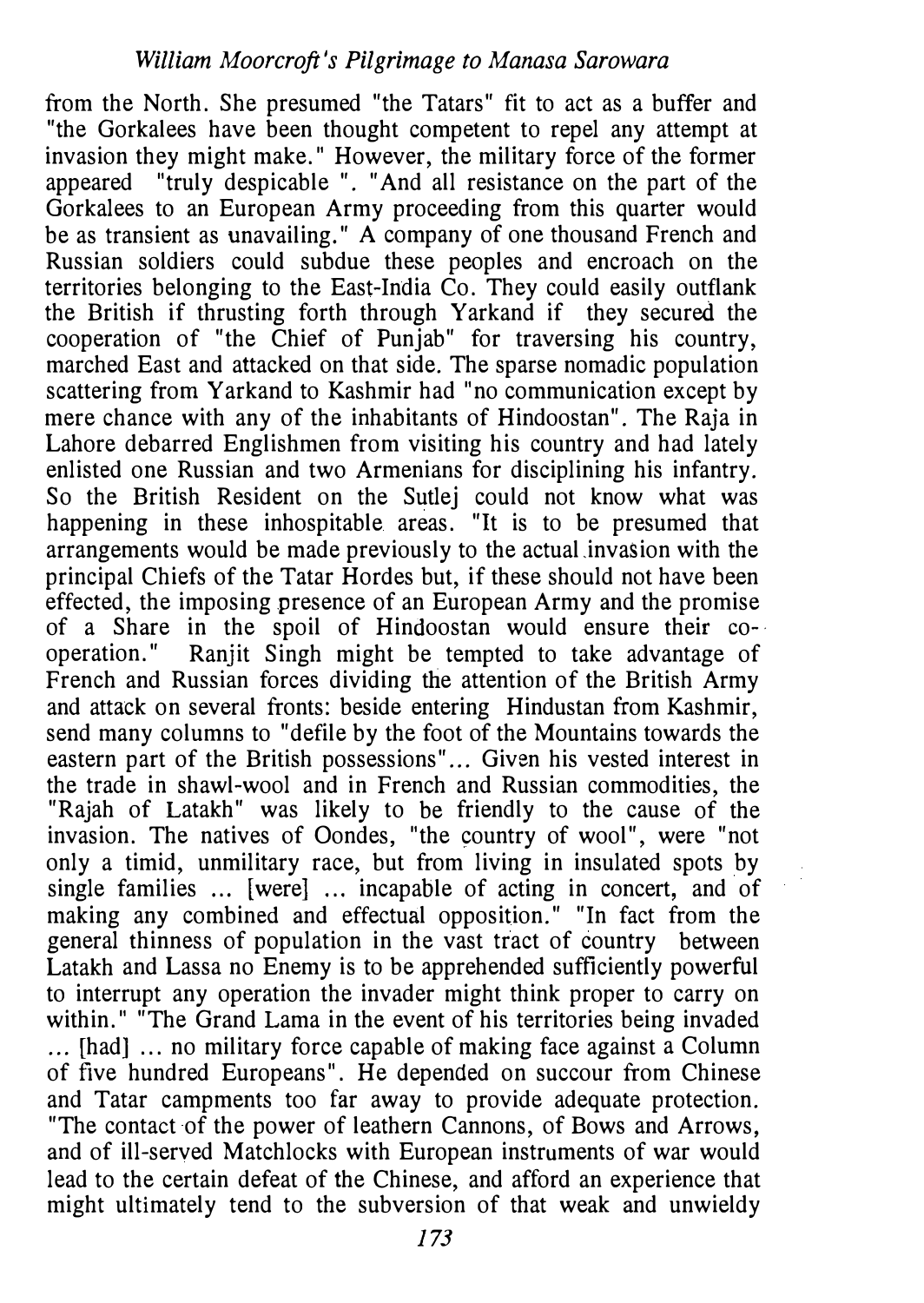Empire". "Having reached the northern front of the Himachul an invading Army would find a Climate not unfriendly to the constituion of Europeans, and ... the Oondes would give a supply of animal food and of grain without delay, and of the former in quantity sufficient to suffice for a large consumption during a long time." However, it could not provide other fuel for cooking "than a species of low Tamarisk and two varieties of Furze". Abundant sheep could be used to carry loads "of twenty pounds and upwards walk as fast as a man in a hilly country, and perform daily journeys of six or eight miles without being distressed, requiring no other food than the grass he meets with at the end of his days work." Roughly the same held true of goats also in profusion. Nevertheless, the extremely rugged surface made progress difficult and precluded the transportation of artillery, with the exception of very light pieces. This difficulty might be partly overcome by cutting sloping roads in zig zags and building temporary causeways. Tbe twelve major passes of the region had to be considered also.

The final point of the memorandum: "the paltry force of twelve thousand Gorkeeahs, ill-paid, ill-fed, ill-equipped and illdisciplined, even if concentrated, would be capable of making little substantial resistance against the well appointed Soldiers of France and Russia, but divided as it now is between the extremities of the long line of subjugated Country running from Nepal to the Jumna, the moment of invasion would be the signal of destruction to the thinly scattered bands in the intermediate Provinces from the resentment of the wretched oppressed mountaineers, who would rise in mass against the instruments of oppression employed by their detested Masters. And the deposed Rajahs, who have now long struggled with poverty, would fly with alacrity to join the Standards of those, who would promise to re-instate them in their former possession the condition of their assisting the invaders in their designs upon Hindoostan".

The document made no allusion whatever to the feasibility of an invasion by British troops, nor did it advise any pre-emptive sweep through the Nepalese Empire to "Tatary". Yet Hearsey (and no doubt also Moorcroft) lent a lot of thought to such prospects and one can safely infer that their analyses helped two years later in triggering the war against Nepal, whose military capabilitry they had grossly underestimated. Moorcroft's assumption of a collusion between Napoleon Bonaparte and Tsar Alexander I was proven wrong in the same year by the former aggressing the latter. Russia's glorious comeback to the political scene in Western Europe in the wake of the defeat and annihilation of three fourths of the "Grande Armee" in local snow and mud further discounted Moorcroft's proposition about a sense of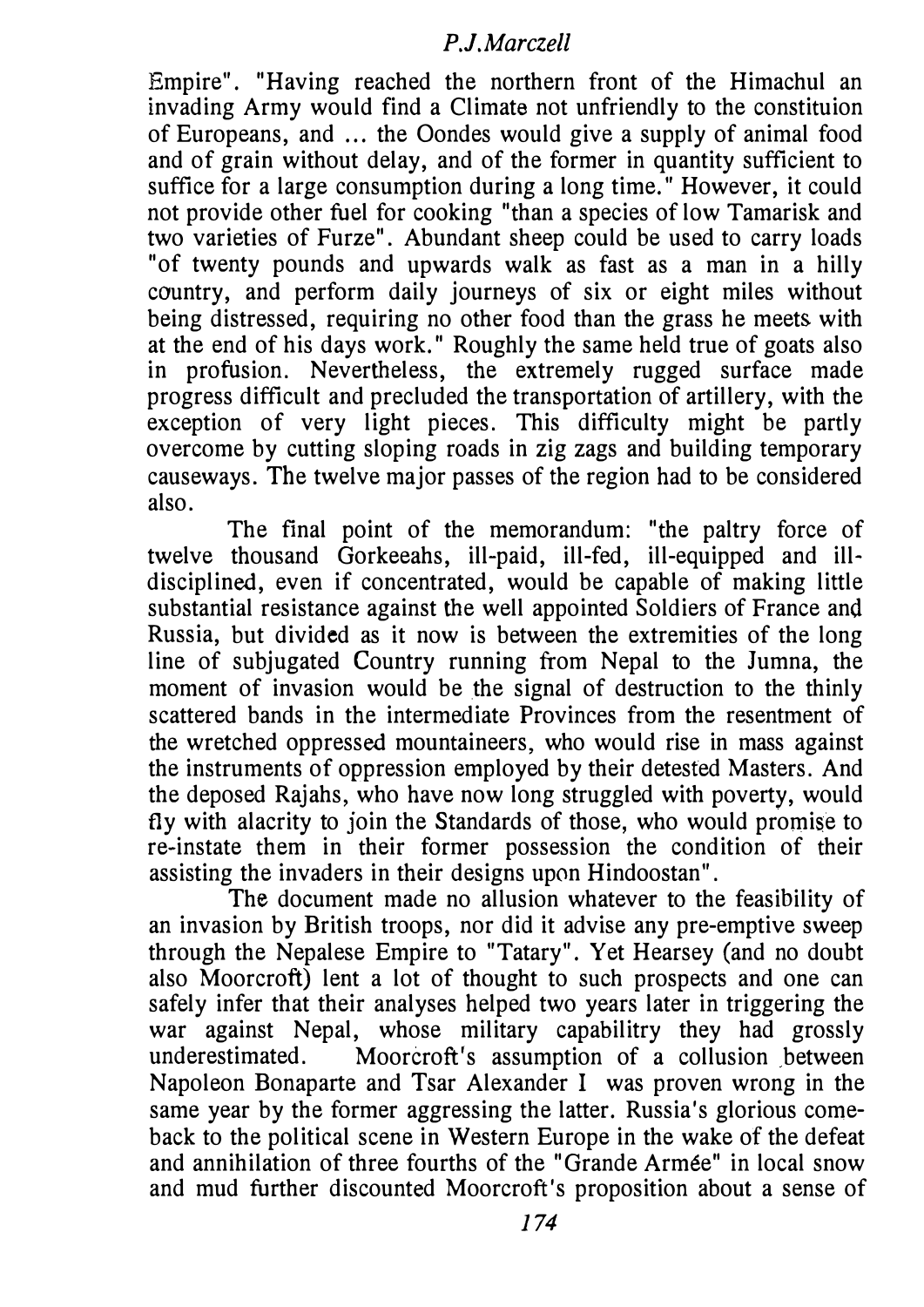#### William Moorcroft's Pilgrimage to Manasa Sarowara

political inferiority and consequent subservience to France in the tsardom. These radical changes in circumstances did not prevent, however, the veterinary's stated apprehensions crystallizing into an idée fixe. His criticizers and contradictors in whose opinion he was chasing shadows and causing only constant embarrassment to Government, were vindicated until later in the century when the imperatives of the "great game" became manifest.

# NOTES<sub></sub>

(i) Besides echoing one of the commemorations of Csoma de Körös and of his initial sponsor in Ladakh, the purpose of the lecture is twofold. First, to provoke a debate on what a pilgrim is; second, to question trading potentials across the Himalayas.

(ii) Next year, in 1994, alpinists in the country where I live will remember the Swiss expedition to Garhwal 55 years earlier whose itinerary overlapped in part with that of Moorcroft:'s. It had attained its first two objectives: conquering the Dunagiri and exploring the amphitheatre of Kosa with ascension of the Ghori Parbat, but it was carried away by an avalanche before reaching the top of Badrinath (Chaukhamba). Two sherpas hired from Darjeeling lost their lives in that disaster. (ROCH, A. 1947) Garhwal Himalaya. Ed. Victor Attinger, Neuchâtel-Paris).

(iii) Much more significant then will be the lOOth anniversary of the death of B. H. Hodgson, "the most brilliant young scholar whom the Indian Civil Service has produced ... , the masterly diplomatist who held quiet the kingdom of Nepal and the warlike Himalayan races throughout the disasters of the Afghan war..., the munificient Englishman who enriched the museums of Europe with his collections, enlarged the old boundaries of more than one science, and opened up a new field of original research..., the founder of our Buddhist studies". His career started in 1818 in the position of Assistant to George William Traill, the Commissioner of Kumaun. It is striking how closely their reports on local conditions echoed those of Moorcroft. (HUNTER, W. W. Life of Brian Houghton Hodgson British Resident at the Court of Nepal. Asian Educational Services Reprint 1991, New Delhi- Madras).

(iv) "A Journey to Lake Manasarowara in Undes, a province of Little Tibet" published in the Asiatic Researches in 1816 (12; 375-534) by Henry Colebrook (President of the Asiatic Society of Bengal) is a "curtailed" account of Moorcroft's notes in which the "narrator's own words [were] scrupulously retained". Most probably its actual editor was H.H. Wilson who, in his own words, had "occasionally digested some of Mr. Moorcroft's rambling epistles for the public press of Calcutta, and the use of the Asiatic Society" - hopefully to a lesser extent than he did in Travels in the Himalayan Provinces of Hindustan and the Panjab from 1819 to 1825 by William Moorcroft and George Trebeck. John Murray, London, 1841 (lxx, vol. I of its 1979 Reprint. Oxford University Press, Karachi.) It reveals its author the promoter of economic growth through agricultural and industrial innovation and unfettered trade expansion. It deals with geology and topography, botany and zoology, economy and trade, without neglecting humans and their contact. This lively geographic approach occasionally encompasses shrewd ethnography. However, the chronological sequence of the reported data allows few syntheses. Perhaps the most valuable informant was Ahmed Khan Kazalbash, the Kashmirian Vakil (principal agent) of the Raja of